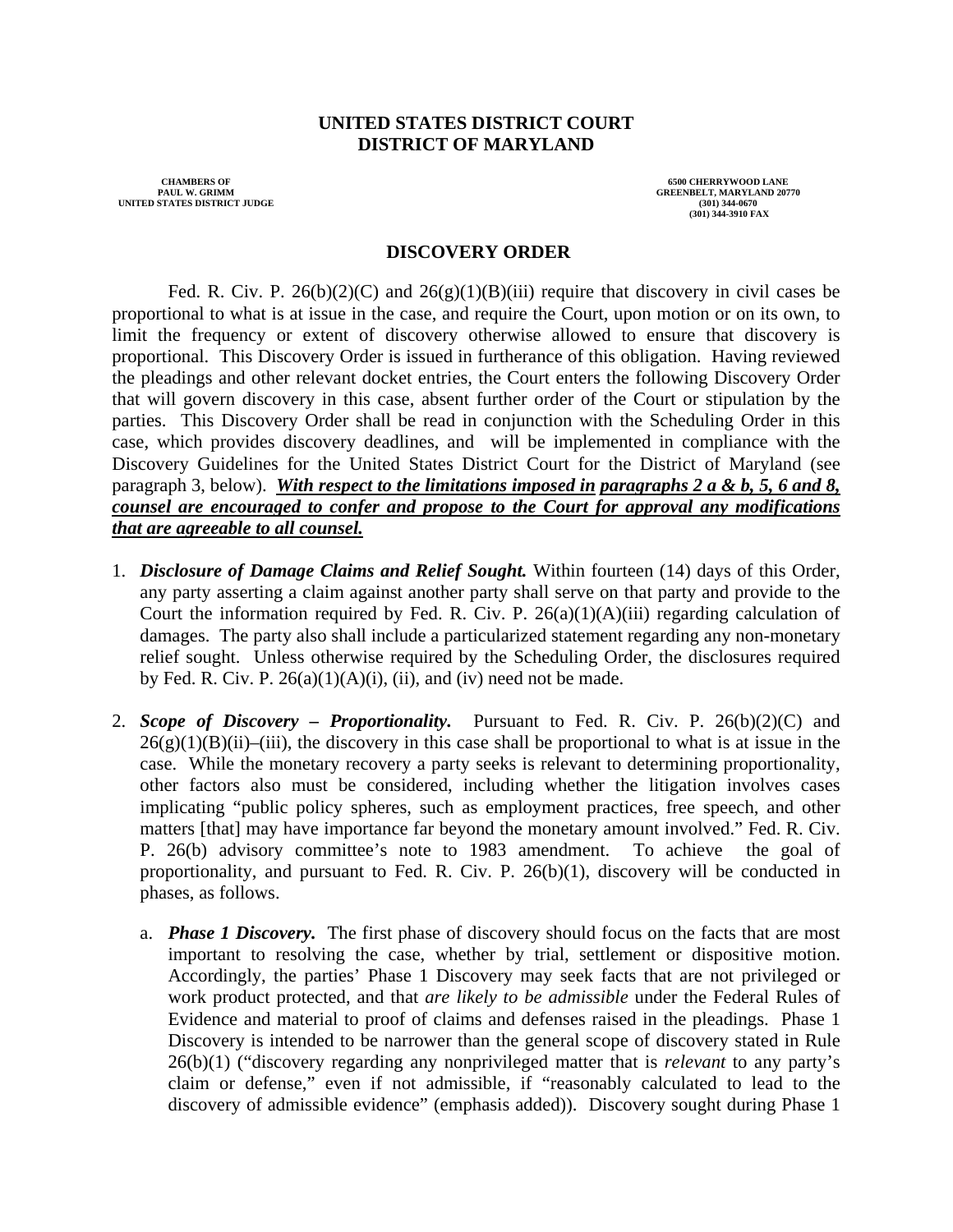Discovery may not be withheld on the basis that the producing party contends that it is not admissible under the Federal Rules of Evidence, if it otherwise is within the scope of discovery permitted by Rule 26(b)(1), as modified by this Order. Rather, a party from whom discovery is sought ("Producing Party") by an adverse party ("Requesting Party") must produce requested Phase 1 Discovery subject to any evidentiary objections, which must be stated with particularity.

- b. *Phase 2 Discovery.* Unless the parties stipulate otherwise, the Court, upon a showing of good cause, may permit discovery beyond that obtained under Phase 1 Discovery. In Phase 2 Discovery, the parties may seek discovery of facts that are not privileged or work product protected, are *relevant* to the claims and defenses pleaded or more generally to the subject matter of the litigation, and are not necessarily admissible under the Federal Rules of Evidence, but are likely to lead to the discovery of admissible evidence. A showing of good cause must demonstrate that any additional discovery would be proportional to the issues at stake in the litigation, taking into consideration the costs already incurred during Phase 1 Discovery and the factors stated in Rule  $26(b)(2)(C)(i)$ – (iii). If the Court determines that additional discovery is appropriate, the Requesting Party will be required to show cause why it should not be ordered to pay all or a part of the cost of the additional discovery sought.
- 3. *Cooperation During Discovery.* As required by Discovery Guideline 1 of the Discovery Guidelines for the United States District Court for the District of Maryland, D. Md. Loc. R. App. A (July 1, 2011), http://www.mdd.uscourts.gov/ localrules/LocalRules.pdf, the parties and counsel are expected to work cooperatively during all aspects of discovery to ensure that the costs of discovery are proportional to what is at issue in the case, as more fully explained in *Mancia v. Mayflower Textile Services Co.*, 253 F.R.D. 354, 357–58 (D. Md. 2009). The failure of a party or counsel to cooperate will be relevant in resolving any discovery disputes, including whether the Court will permit discovery beyond Phase 1 Discovery and, if so, who shall bear the cost of that discovery. Whether a party or counsel has cooperated during discovery also will be relevant in determining whether the Court should impose sanctions in resolving discovery motions.

### 4. *Discovery Motions Prohibited Without Pre-Motion Conference with the Court***.**

- a. No discovery-related motion may be filed unless the moving party attempted in good faith, but without success, to resolve the dispute and has requested a pre-motion conference with the Court to discuss the dispute and to attempt to resolve it informally. If the Court does not grant the request for a conference, or if the conference fails to resolve the dispute, then upon approval of the Court, a motion may be filed.
- b. Unless otherwise permitted by the Court, discovery-related motions and responses thereto will be filed in letter format and may not exceed five, single-spaced pages, in twelvepoint font. Replies will not be filed unless requested by the Court following review of the motion and response.
- 5. *Interrogatories.* Absent order of the Court upon a showing of good cause or stipulation by the parties, Rule 33 interrogatories shall be limited to fifteen (15) in number. Contention interrogatories (in which a party demands to know its adversary's position with respect to claims or defenses asserted by an adversary) may be answered within fourteen (14) days of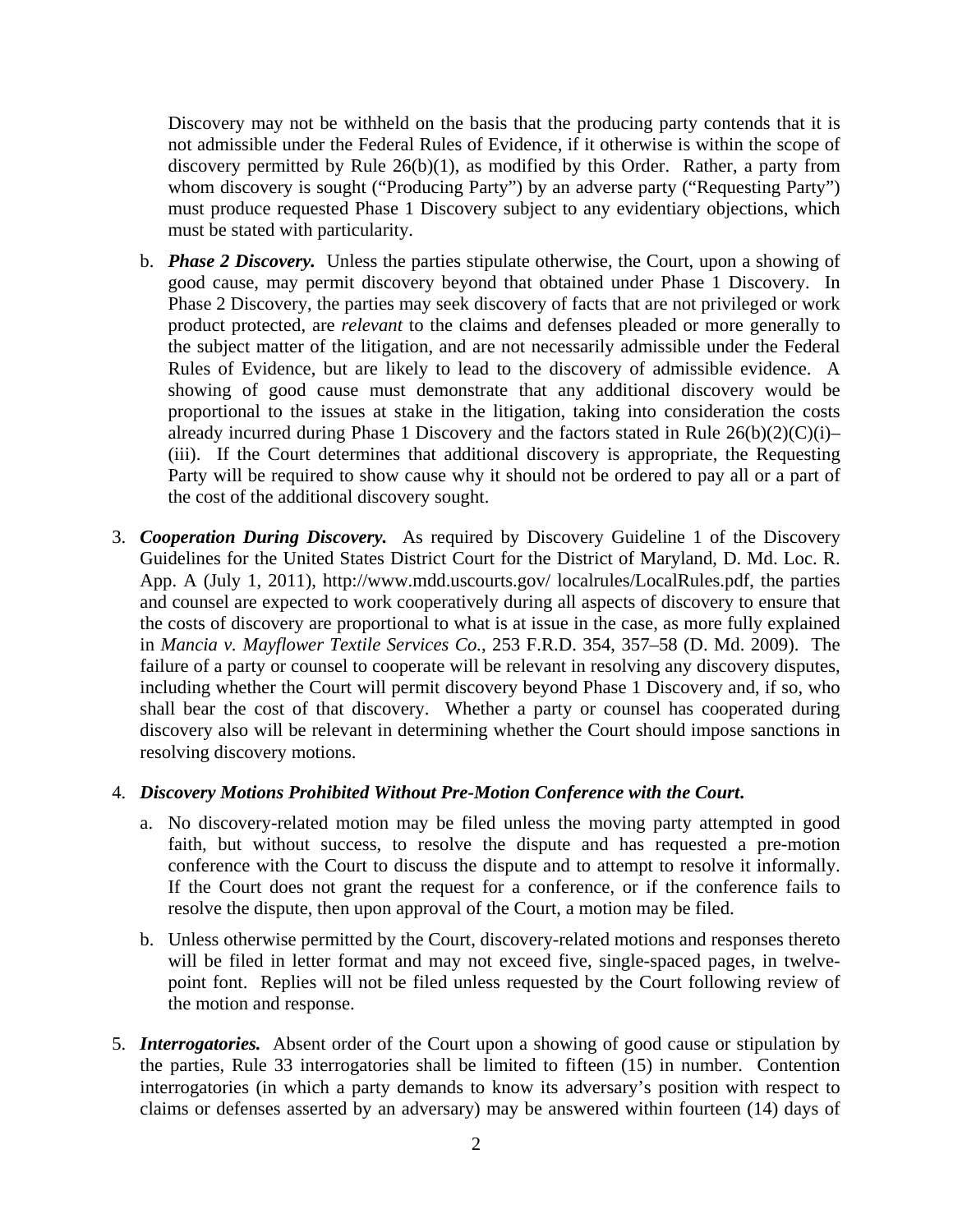the discovery cutoff as provided in the Scheduling Order, issued January 14, 2012. All other interrogatories will be answered within thirty (30) days of service. Objections to interrogatories will be stated with particularity. Boilerplate objections (e.g., objections without a particularized basis, such as "overbroad, irrelevant, burdensome, not reasonably calculated to identify admissible evidence"), as well as incomplete or evasive answers, will be treated as a failure to answer pursuant to Fed. R. Civ. P.  $37(a)(4)$ .

# 6. *Requests for Production of Documents.*

- a. Absent order of the Court upon a showing of good cause or stipulation by the parties, Rule 34 requests for production shall be limited to fifteen (15) in number. A response to these requests shall be served within thirty (30) days and any documents shall be produced within thirty (30) days thereafter, absent Court order or stipulation by the parties. Any objections to Rule 34 requests shall be stated with particularity. Boilerplate objections (*see* ¶ 5 above) and evasive or incomplete answers will be deemed to be a refusal to answer pursuant to Rule 37(a)(4).
- b. Requests for production of electronically-stored information (ESI) shall be governed as follows:
	- i. Absent an order of the Court upon a showing of good cause or stipulation by the parties, a party from whom ESI has been requested shall not be required to search for responsive ESI:
		- *a.* from more than ten (10) key custodians;
		- *b.* that was created more than five (5) years before the filing of the lawsuit;
		- *c.* from sources that are not reasonably accessible without undue burden or cost; or
		- *d.* for more than 160 hours, *inclusive* of time spent identifying potentially responsive ESI, collecting that ESI, searching that ESI (whether using properly validated keywords, Boolean searches, computer-assisted or other search methodologies), and reviewing that ESI for responsiveness, confidentiality, and for privilege or work product protection. The producing party must be able to demonstrate that the search was effectively designed and efficiently conducted. A party from whom ESI has been requested must maintain detailed time records to demonstrate what was done and the time spent doing it, for review by an adversary and the Court, if requested.
	- ii. Parties requesting ESI discovery and parties responding to such requests are expected to cooperate in the development of search methodology and criteria to achieve proportionality in ESI discovery, including appropriate use of computer-assisted search methodology, such as Technology Assisted Review, which employs advanced analytical software applications that can screen for relevant, privileged or protected information in ways that are more accurate than manual review and involve far less expense.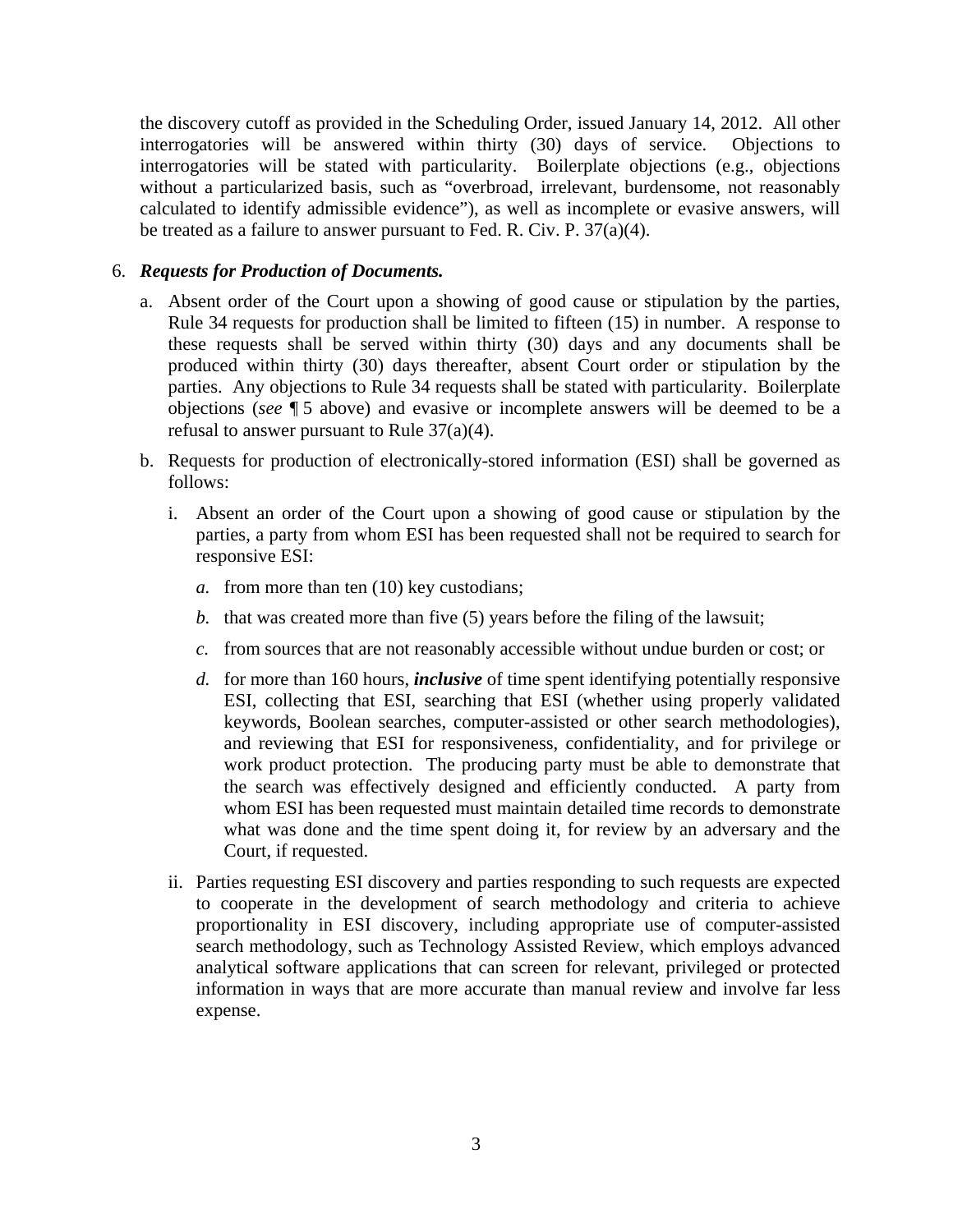## 7. *Duty to Preserve Evidence, Including ESI, that is Relevant to the Issues that Have Been Raised by the Pleadings.*

- a. The parties are under a common-law duty to preserve evidence relevant to the issues raised by the pleadings.
- b. In resolving any issue regarding whether a party has complied with its duty to preserve evidence, including ESI, the Court will consider, *inter alia*:
	- i. whether the party under a duty to preserve ("Preserving Party") took measures to comply with the duty to preserve that were both reasonable and proportional to what was at issue in known or reasonably-anticipated litigation, taking into consideration the factors listed in Fed. R. Civ. P.  $26(b)(2)(C)$ ;
	- ii. whether the failure to preserve evidence was the result of culpable conduct, and if so, the degree of such culpability;
	- iii. the relevance of the information that was not preserved;
	- iv. the prejudice that the failure to preserve the evidence caused to the Requesting Party;
	- v. whether the Requesting Party and Producing Party cooperated with each other regarding the scope of the duty to preserve and the manner in which it was to be accomplished; and
	- vi. whether the Requesting Party and Producing Party sought prompt resolution from the Court regarding any disputes relating to the duty to preserve evidence.
- 8. *Depositions.* Absent further order of the Court upon a showing of good cause or stipulation by the parties, depositions of witnesses other than those deposed pursuant to Fed. R. Civ. P. 30(b)(6) shall not exceed four (4) hours. Rule 30(b)(6) depositions shall not exceed seven (7) hours.
- 9. *Non-Waiver of Attorney–Client Privilege or Work Product Protection.* As part of their duty to cooperate during discovery, the parties are expected to discuss whether the costs and burdens of discovery, especially discovery of ESI, may be reduced by entering into a nonwaiver agreement pursuant to Fed. R. Evid. 502(e). The parties also should discuss whether to use computer-assisted search methodology to facilitate pre-production review of ESI to identify information that is beyond the scope of discovery because it is attorney–client privileged or work product protected.

In accordance with Fed. R. Evid. 502(d), except when a party intentionally waives attorney–client privilege or work product protection by disclosing such information to an adverse party as provided in Fed. R. Evid. 502(a), the disclosure of attorney–client privileged or work product protected information pursuant to a non-waiver agreement entered into under Fed. R. Evid. 502(e) does not constitute a waiver in this proceeding, or in any other federal or state proceeding. Further, the provisions of Fed. R. Evid. 502(b)(2) are inapplicable to the production of ESI pursuant to an agreement entered into between the parties under Fed. R. Evid. 502(e). However, a party that produces attorney–client privileged or work product protected information to an adverse party under a Rule 502(e) agreement without intending to waive the privilege or protection must promptly notify the adversary that it did not intend a waiver by its disclosure. Any dispute regarding whether the disclosing